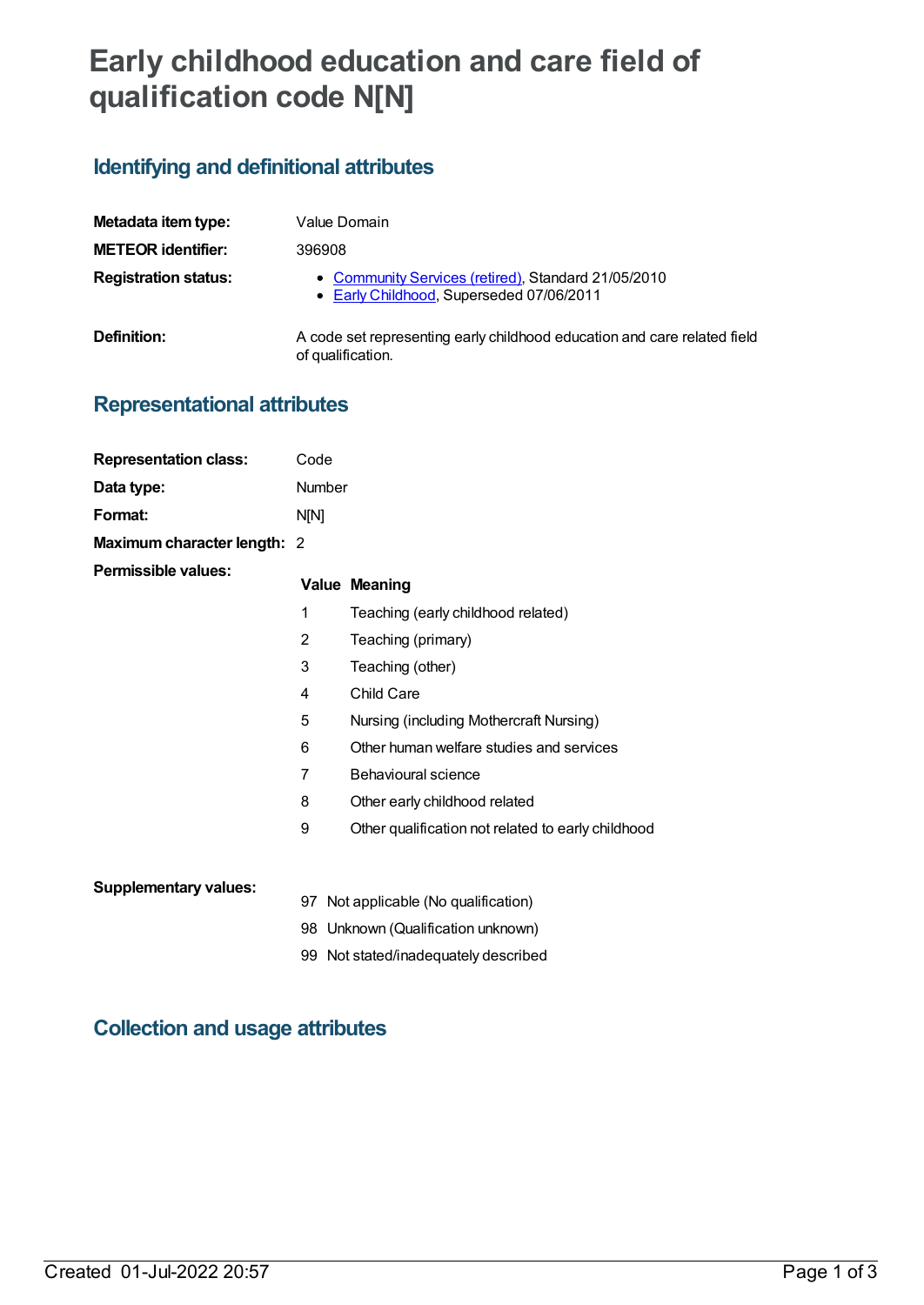#### **Guide for use: Permissible values**

The value domain uses the Field of Education classification of Australian Standard Classification of Education (ASCED). This is a three-level hierarchical Classification specifying broad, narrow and detailed fields of study.

CODE 1 Teaching (early childhood related)-ASCED 070101

CODE 2 Teaching (primary)-ASCED 070103

CODE 3 Teaching (other)-ASCED 070105-070199 This field includes special education, and teaching English as a second language.

CODE 4 Child Care - maps to Children's services-ASCED 090503

Examples of subjects in this detailed field include:

- storytelling
- infant and child care and development
- early childhood research
- understanding and guiding children's behaviour
- play and learning environment.

CODE 5 Nursing (including Mothercraft Nursing)-ASCED 0603 Note 4 digit level as includes all nursing categories.

CODE 6 Other human welfare studies and services-ASCED 090501, 090505- 090599

This field includes:

- social work (090501)
- $\bullet$  vouth work (090505)
- care for the Disabled (090509)
- residential client care (090511)
- counselling (090513)
- welfare studies (090515)
- human welfare studies and services (090599)

CODE 7 Behavioural science (ASCED 090701-090799) This field includes:

- psychology (090701)
- behavioural science (090799)

CODE 8 Other early childhood related

This includes other early education and care related fields not classifiable in any of the above categories.

CODE 9 Other qualification not related to early childhood

This includes other fields of education not classifiable in any of the above categories

#### **Supplementary values**

CODE 97 Not applicable

Use this code when there is no qualification

CODE 98 Unknown

Use this code when the qualification is unknown

### **Source and reference attributes**

**Submitting organisation:** Early Childhood Data Sub Group (ECDSG)